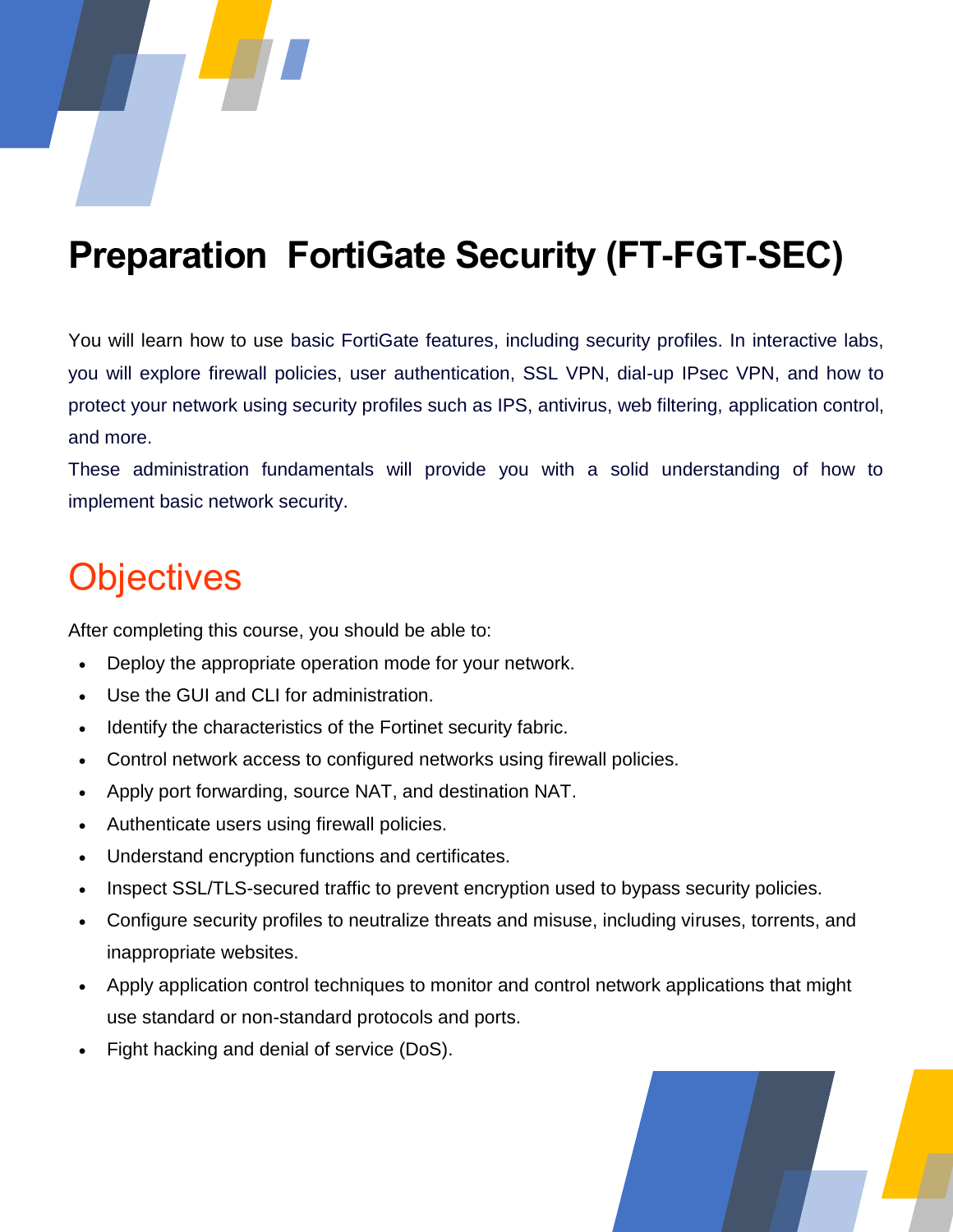

- Defend against data leaks by identifying files with sensitive data and block them from leaving your private network.
- Offer an SSL VPN for secure access to your private network.
- Implement a dial-up IPsec VPN tunnel between FortiGate and FortiClient.
- Collect and interpret log entries.

# **Content**

Course Outline

- 1. Introduction to FortiGate and the Security Fabric
- 2. Firewall Policies
- 3. Network Address Translation (NAT)
- 4. Firewall Authentication
- 5. Logging and Monitoring
- 6. Certificate Operations
- 7. Web Filtering
- 8. Application Control
- 9. Antivirus
- 10. Intrusion Prevention and Denial of Service
- 11. SSL VPN
- 12. Dial-Up IPsec VPN
- 13. Data Leak Prevention (DLP)